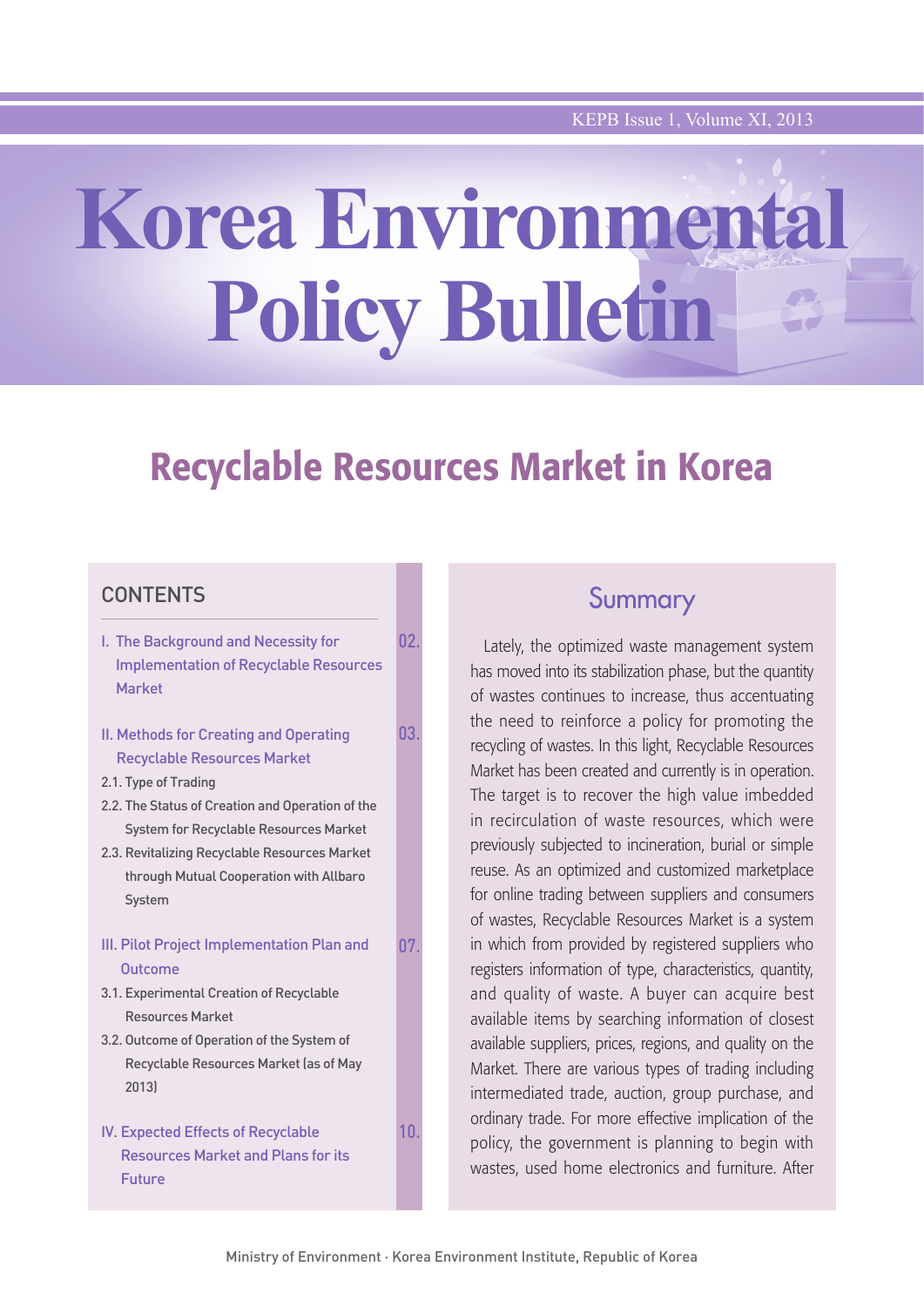that, it is planned to include used machines and equipment, intermediate processed materials, and recycled products which have high potential, and will allow every product that fit the function of the Market to be on the list, starting from 2015.

Applicable users of Recyclable Resources Market reach about 800,000 business operators including waste generators, and those who deal used home electronics and furniture, the recycling centers operated by local governments are suitable to this project. For stable operation of the system, starting with the creation of the basic information system in 2012, a pilot project

has been conducted targeting synthetic resin wastes, used home electronics and furniture, and baby products. And by figuring out market characteristics and trading process to come up with revised checklist and improvement methods, the government is going to build it by 2015 into a general trading marketplace for waste materials, which all waste discharging businesses and general public will have access to. If resource circulation rate is increased by 5% through Recyclable Resources Market, it will create an economic effect estimated at 3.316 billion dollars.

## I. The Background and Necessity for Implementation of<br>Recyclable Resources Market

For the last 5 years (2006-2011), the average annual growth rate of waste in Korea has increased to 3.14%, but the average annual growth rate for its recycling has showed slow growth only reaching 0.06%. Like this, waste generation is on a steady growth year after year and the optimized waste management system moves into stabilization phase, the policy needs to be supplemented to promote the reuse and recycling of wastes. The existing legal waste disposal system, named "Allbaro" has lacked in providing information that can help recycling of still usable wastes, and allowed suppliers and consumers to waste a considerable amount of waste resources. In attempt to improve such problems and revitalize

the recycling of waste resources, a survey was conducted in January 2011 to figure out the demand for the service of Recyclable Resources Market. In that survey, over 95.4% of the respondents answered that they would use the electronic commerce system if introduced, establishing a consensus for the need of waste resources trading through electronic commerce. Accordingly, the existing system has been refurbished, and for vitalizing the recycling of high value added waste resources, Recyclable Resources Market, a waste resources electronic commerce system, has been implemented as a pilot project since 2012. And from January 2013, the system was completed and is currently in service.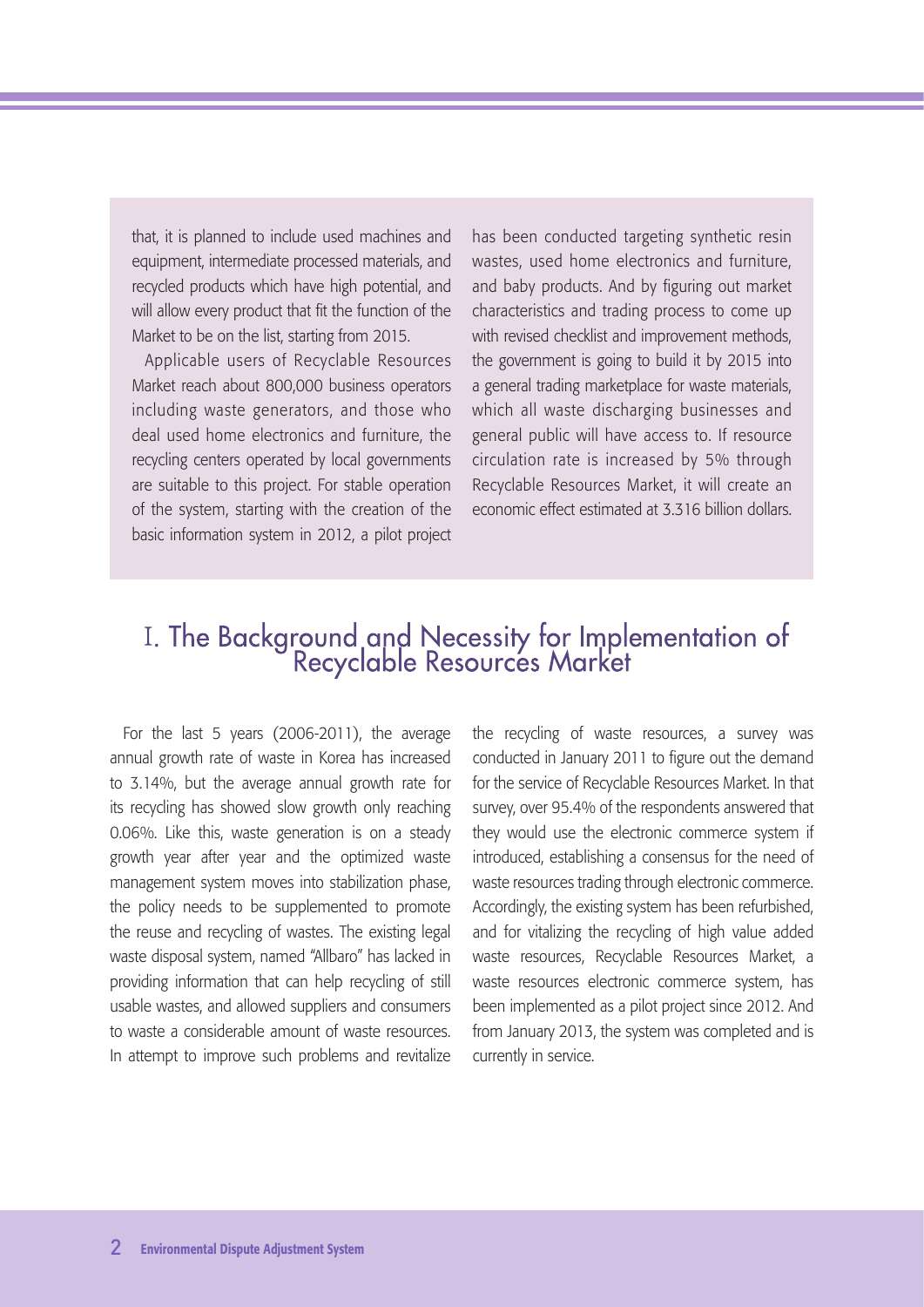## II. Methods for Creating and Operating Recyclable **Resources Market**

The basic concept of Recyclable Resources Market consists in creating an information system on trading, distribution, and quality of waste resources and providing a customized marketplace connecting suppliers and consumers in order to revitalize the recycling of the otherwise incinerated, landfilled, or simply reused wastes and used items.

Supplier of waste resources can register information of type, characteristics, quantity, quality, region and desired price of supplied wastes on Recyclable Resources Market. These waste may be otherwise incinerated, landfilled, or simply reused wastes and used items. While Recyclable Resources Market not only creates a database supporting the trade of wastes by consisting information of their discharge, collection, transport, and treatment of waste but also builds a trade supporting system to enable the online trading. Furthermore, the Market provides Geographical Information System (GIS) to provide consumers with information on closest available suppliers and thus ensure reduction of logistic costs. The Market also encourages registration of wastes that are to be incinerated or landfilled, in order to maximize the amount of wastes that can be reused as tradable items.

## 2.1. Type of Trading

To ensure vigorous trading and its growth, the market adopted a trading system that is convenient for suppliers and consumers. The following four types are currently in service: 1) matching system, 2) auction, 3) group purchase, and 4) ordinary trading in which a consumer can personally search and purchase products.

## 2.2. The Status of Creation and Operation of the System for Recyclable Resources Market

Since 2012, the government has operated Recyclable Resources Market dealing waste synthetic resin, used home electronics and furniture, and plans to expand it into e-General Resources Market that can be accessed by not only the public but all business operators (about 800,000 of them) who discharge industrial waste.

## 2.2.1. The Goal of Creating Recyclable Resources Market

Recyclable Resources Market is a Web portal that allows trading in all items including waste resources, intermediate artifacts, and used products, and is designed to encourage the recycling and reuse of waste resources, promote saving of materials and recycling industry, and ultimately increase the resource circulation rate. While Recyclable Resources Market raises the circulation rate for such resources as otherwise incinerated or landfilled wastes and reduces the cost for disposing of wastes by matching optimized waste disposal companies operating in intermediate treatment, it can also expand opportunities to reuse the otherwise wasted products by trading them with other used products.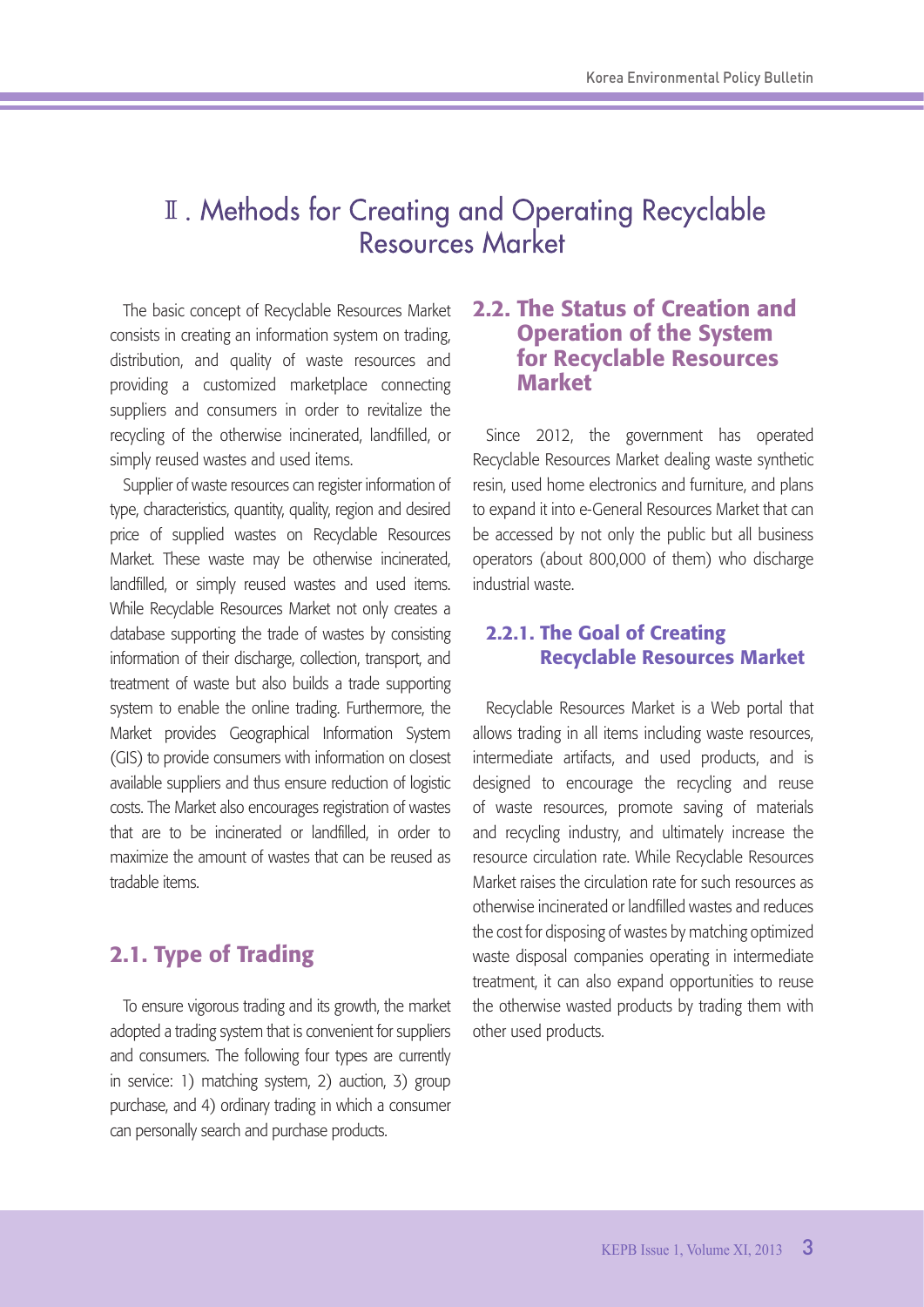

Source: Ministry of Environment

Moreover, a cost effective system is being created through reduction of logistic costs by providing information on close-by suppliers through GIS and customized matching of supplier and consumer. Since the creation of the Recyclable Resources Market system, problems have been detected through the pilot project and improvement methods were already prepared to upgrade the reliability of the trading system.

## 2.2.2. Items Traded on Recyclable Resources Market

Trading items of the Recyclable Resources Market includes waste resources, used products, intermediate artifacts, and recycled products. To maximize the effects of the policy of creating Recyclable Resources Market and increase the ripple effect of its use, phased application proceeds with waste resources

with greatest recycling potential.

 The trading items for Period 1 (2012-2013) include waste resources and used home electronics and furniture, and those for Period 2 (from 2012) include used machines and equipment, intermediate artifacts, and recycling products, while those for Period 3 (from 2015) will include all items acceptable to function of Recyclable Resources Market in consideration of importance and urgency.

## 2.2.3. Users of Recyclable Resources Market

Users of Recyclable Resources Market are about 800,000 business operators that discharge, transport, and treat waste, while recycling centers of the local governments and ordinary citizens loom as the foremost users for used home electronics and furniture.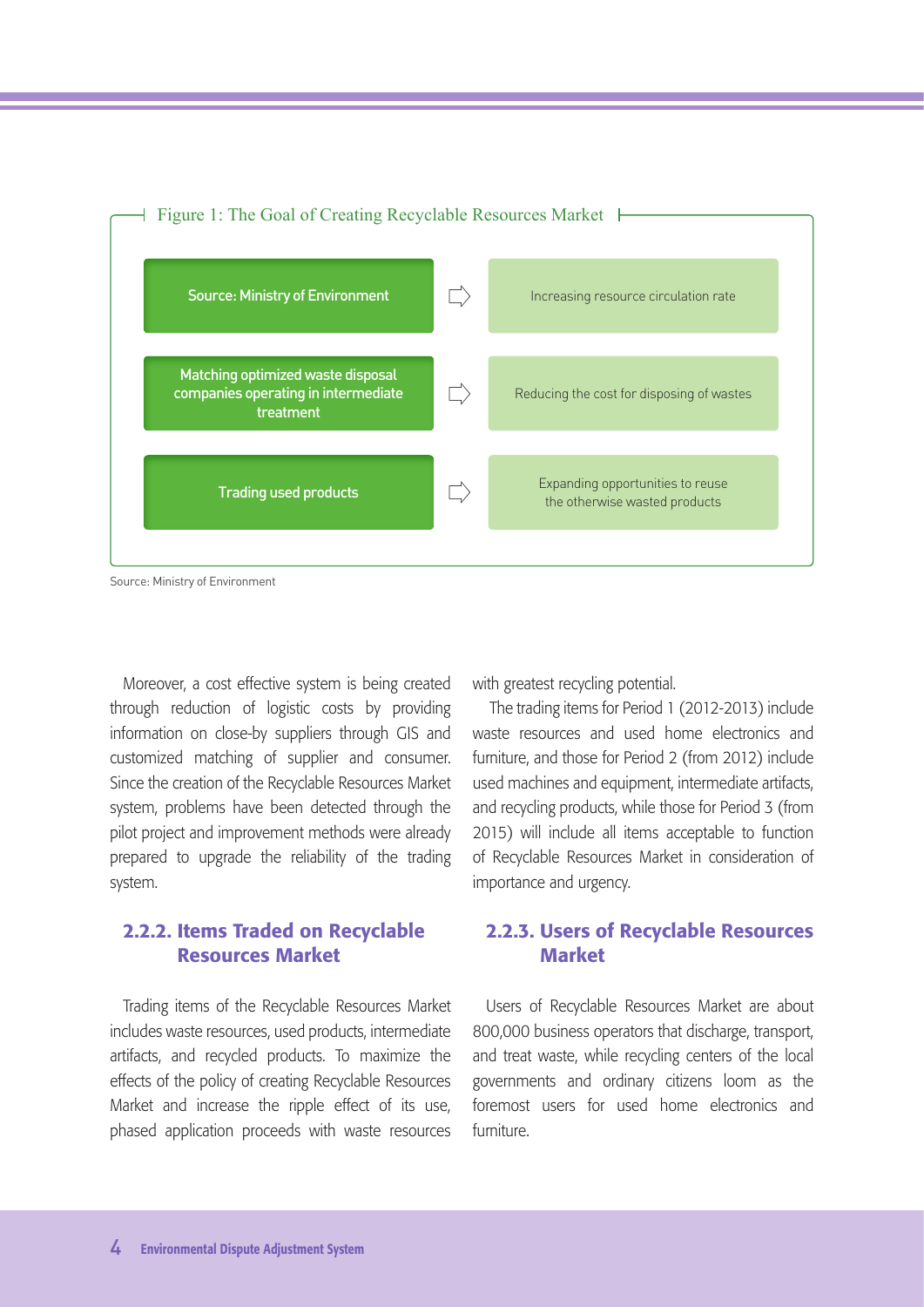## 2.2.4. The Medium-and-Long-Term Plan for Building and Operating Recyclable Resources Market

The plan for revitalizing Recyclable Resources Market proceeds in three stages.

## • Period 1 (2012-2013)

The goal is to realize a matching system for trading in waste resources, in which suppliers like business owners and other individuals register their trading items online to find partners. Trading items include waste resources, used home electronics and furniture, and baby products. To encourage registration of different product types with Recyclable Resources Market and thereby revitalize trading, diversity of items is going to be secured by providing information on demand and supply through links to the data of the existing Allbaro system.

## • Period 2 (2014)

Its goal lies in securing legal and institutional devices such as a system for supporting trade and protection of personal information. The range of the items are going to be expanded to improve resource productivity through recycling, while distribution support centers and distribution bases will be installed to coordinate supply and demand.

## • Period 3 (from 2015)

Period 3 is designed to upgrade its service in waste resources trading. Therefore, regional distribution centers will be established to create a consumer-oriented on-hand support system, while in reflecting regional characteristics of waste occurrence and trading demands, regionally specialized distribution bases are to be set up to reduce logistic costs.

|                  | period 1                                                                         | period 2                                                                                                      | period 3                                                                                            |
|------------------|----------------------------------------------------------------------------------|---------------------------------------------------------------------------------------------------------------|-----------------------------------------------------------------------------------------------------|
| goal             | Realize a matching system for<br>trading in waste resources                      | Secure legal and institutional devices                                                                        | upgrade service in waste<br>resources                                                               |
| trading<br>items | waste resources.<br>used home electronics and furniture.<br>baby products et al. | expand trading items to almost all<br>possible items<br>to improve resource productivity<br>through recycling | Establish regional distribution<br>centers to create a consumer-<br>oriented on-hand support system |
| year             | 2012~2013                                                                        | 2014                                                                                                          | $2015-$                                                                                             |

#### Table 1 : Medium and long-term plan for creating recyclable resources market

Source: Ministry of Environment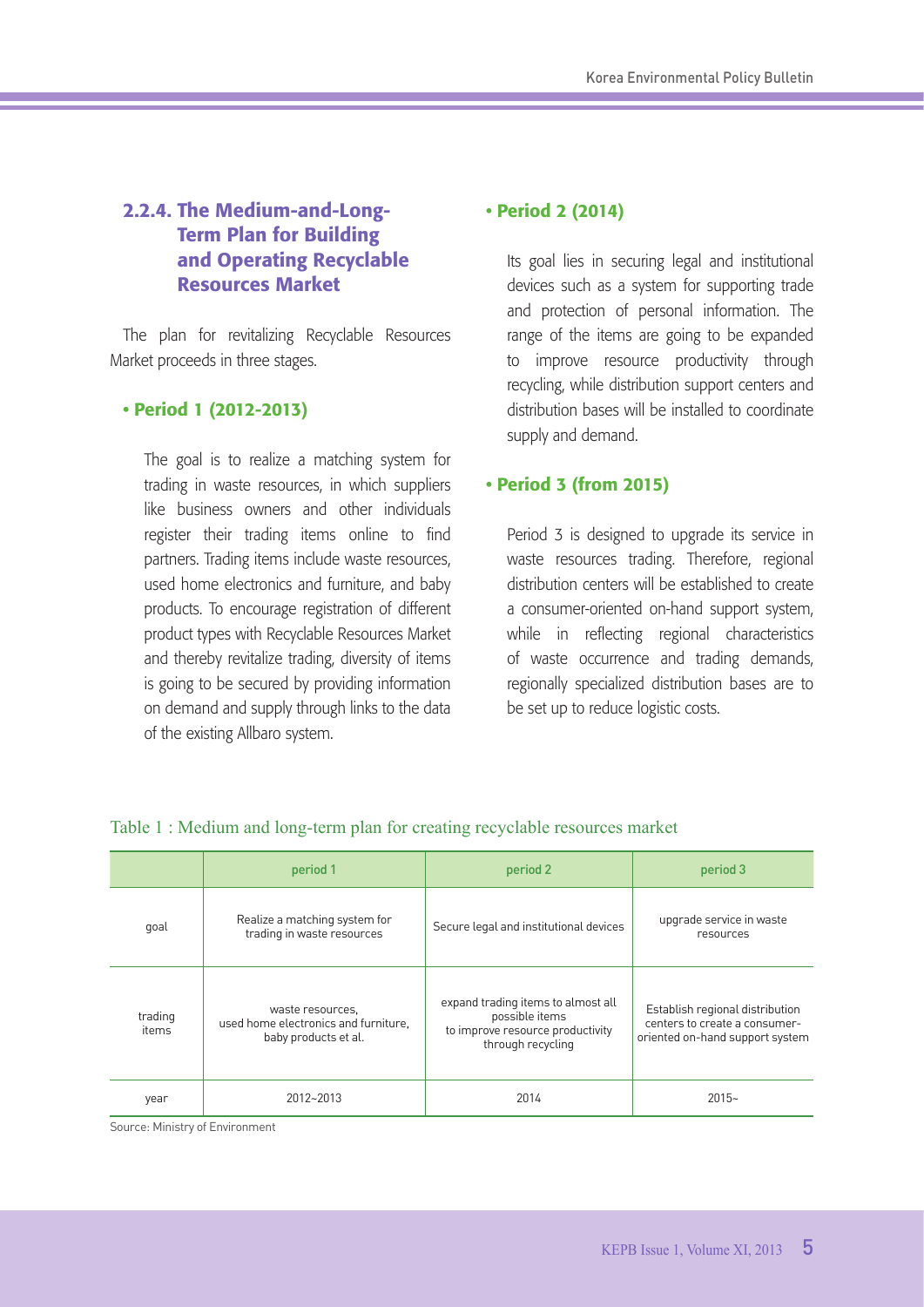## 2.3. Revitalizing Recyclable Resources Market through Mutual Cooperation with Allbaro System

As for wastes that are treated through incineration and landfill, the existing Allbaro system is to be used to regularly upload information of type, quantity, and region of wastes to provide consumers with information on wastes and expand recycling opportunities by improving a retrieval system.

Intermediate artifacts and recycling products are to

be registered on Recyclable Resources Market to allow access for information on distribution following their manufacture, while with regard to used home electronics and furniture, a Web portal is to be built with Recyclable Resources Market to eliminate the inefficiency involved in market liberalization and redundant registration of items.



Source: Ministry of Environment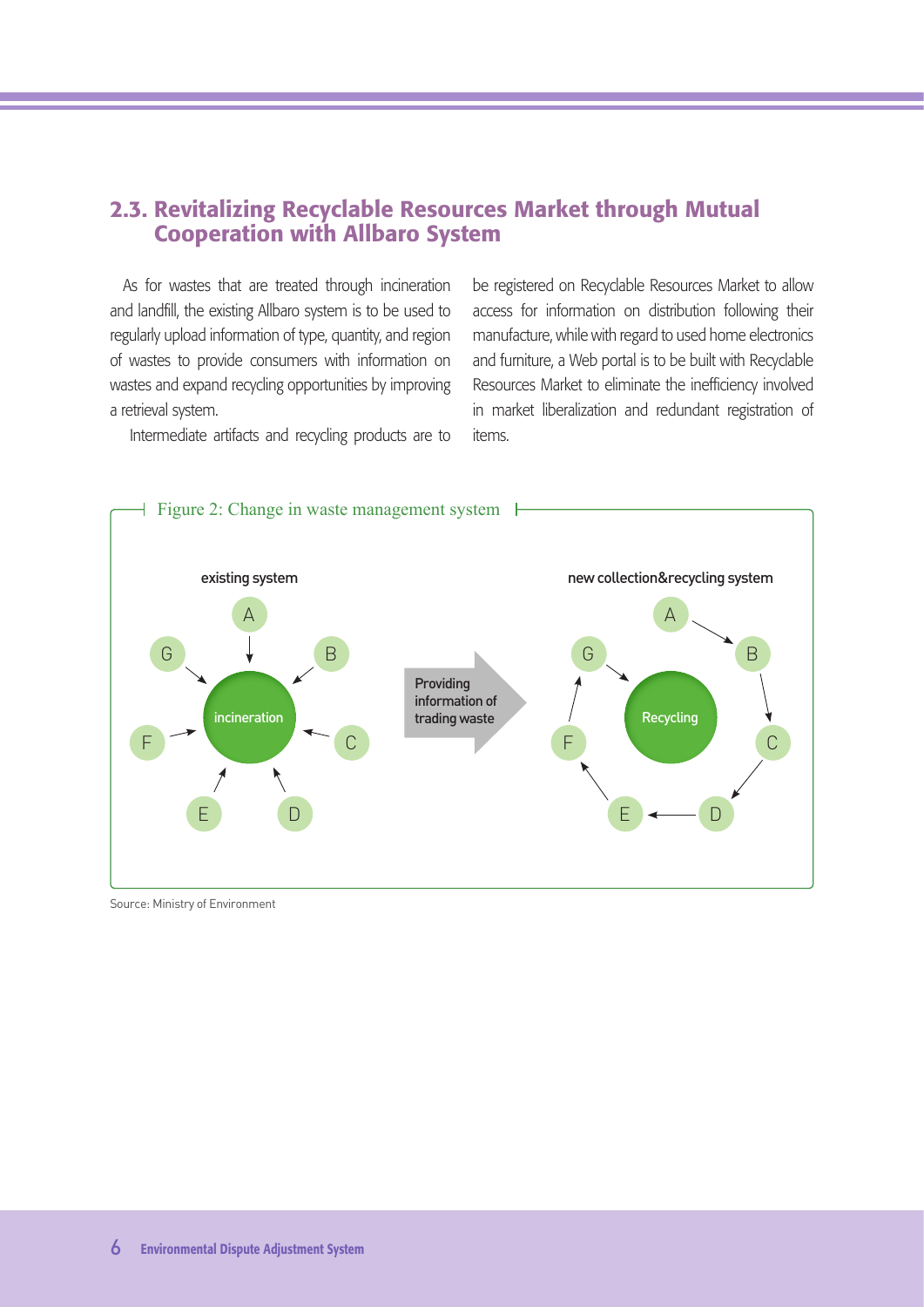## **II. Pilot Project Implementation Plan and Outcome**

## 3.1. Experimental Creation of Recyclable Resources Market

The Ministry of Environment and the Ministry of Public Administration and Security reviewed the plan on operating Recyclable Resources Market for six months from June 2012 through December 2012 and created a pilot project of the operation system for Recyclable Resources Market. The ministries sought to reduce logistic costs by creating a matching system based on the basic data and transfer-related information of the existing Allbaro system and building a computerized system on trading in waste resources between suppliers and consumers. In 2012, with the creation of a pilot online system for Recyclable Resources Market, the pilot project for Recyclable Resources Market was performed. Trading items included waste synthetic resin, used home electronics and furniture, and baby products.

 Previously, waste synthetic resin was treated through incineration, crush, and grinding process. As the quantity subjected to incineration or landfilling

accounted for 32% of the total amount of generated wastes, methods for upgrading resource circulation rate were urgently required. Moreover, as recycling venues were hard to find for waste resources generated in small scale, they were usually mixed with municipal domestic wastes for incineration. Some of the used home electronics and furniture are discharged as wastes prior to the expiry of their duration, since product replacement cycle is being shortened by consumers. As it became compulsory for the local governments to install and operate recycling centers to promote trading in used items and recycling of reusable large wastes, as of 2010, 136 recycling centers are currently being operated by the local governments. Baby products create enormous amount of tradable items because the products are used less than a couple of years. In such cases like these, there is a high need of online intermediate exchange systems like Recyclable Resources Market.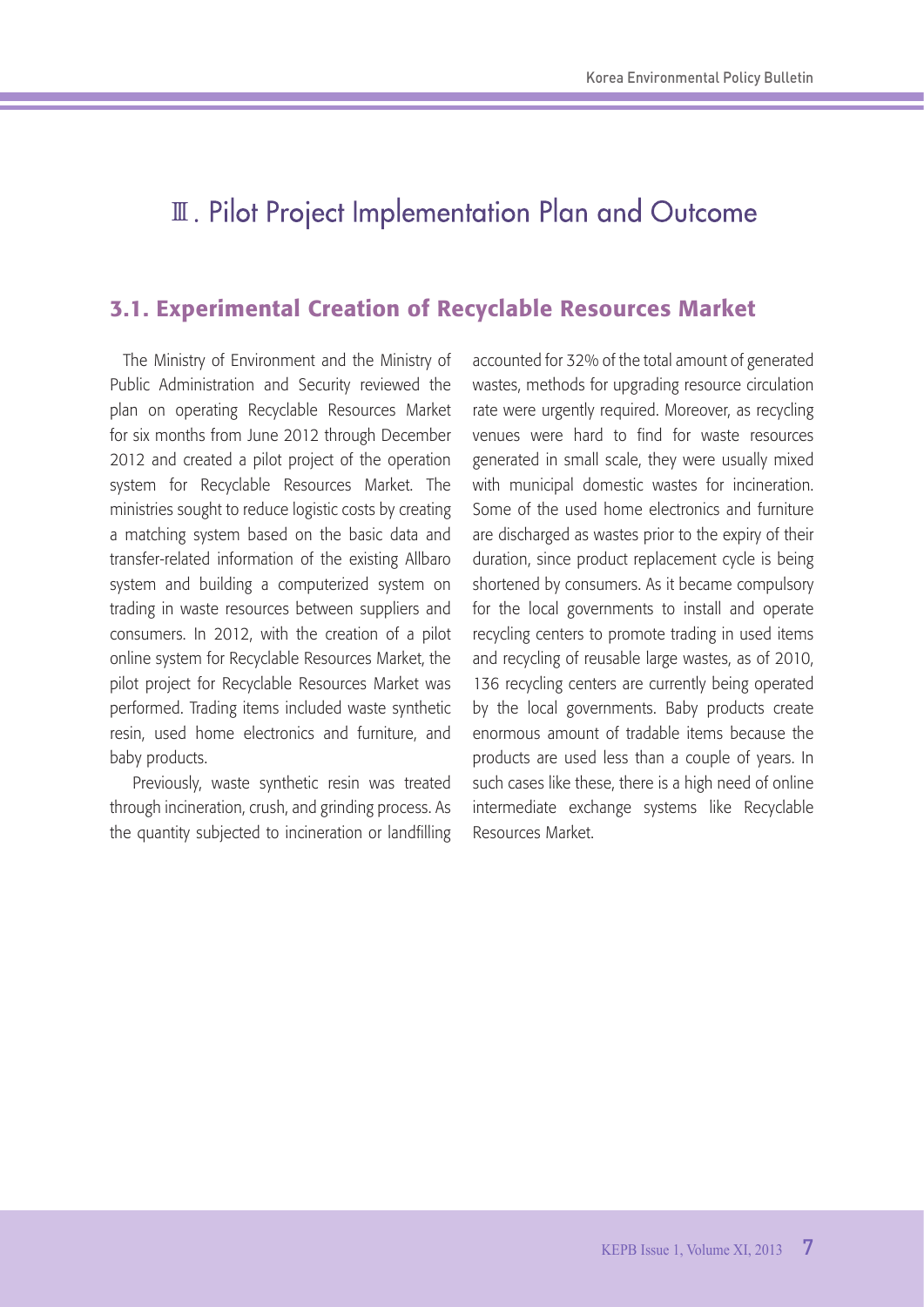

Figure 3: Matching system in Recyclable Resources Market

Source: Ministry of Environment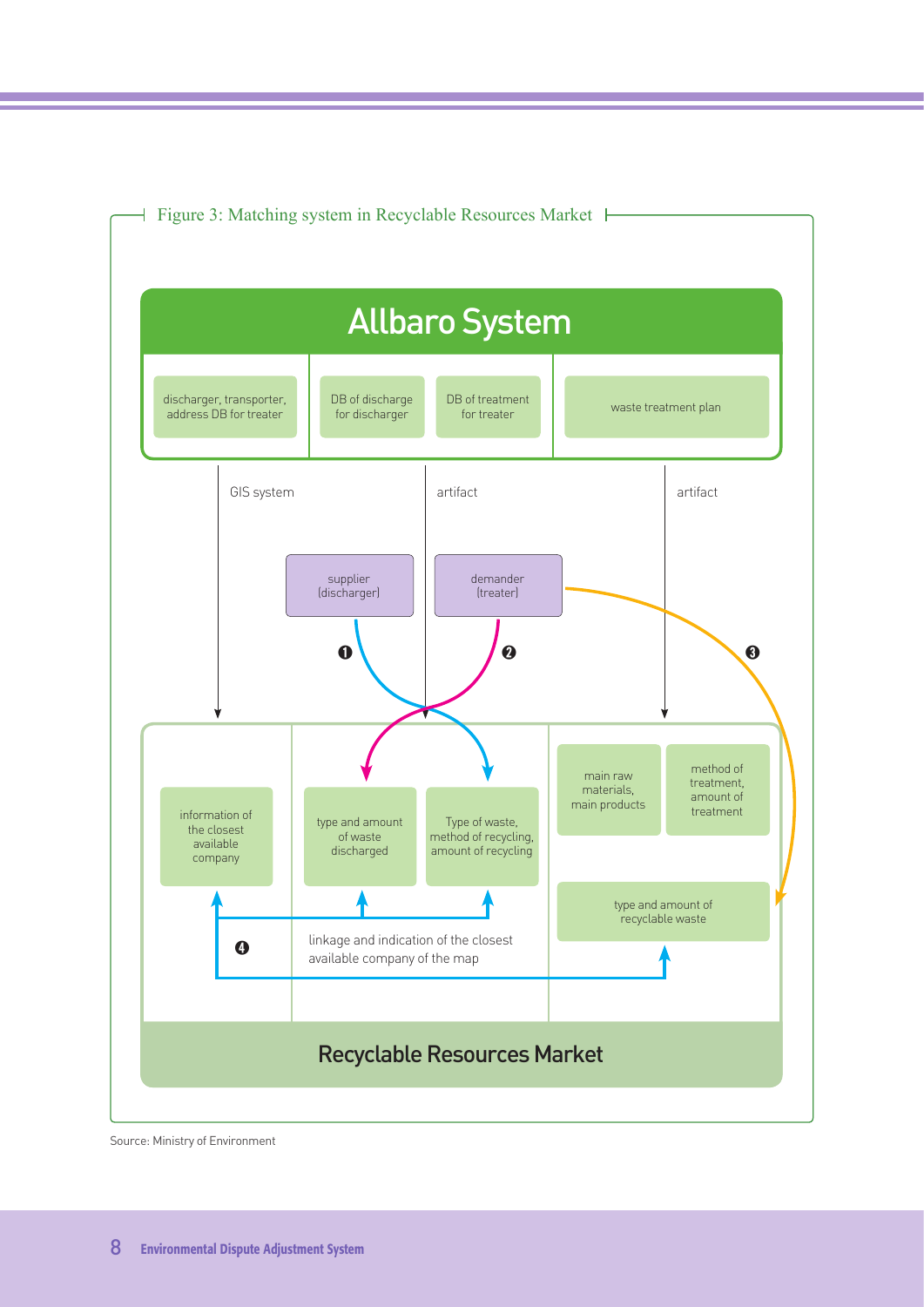## 3.2. Outcome of Operation of the System of Recyclable Resources Market (as of May 2013)

As of May 2013, Recyclable Resources Market reached a membership of 53,000 persons and 181,000 traded items. Since the pilot operation that proceeded from September through December of 2012 and the start of its legitimate operation in March 2013, Recyclable Resources Market showed tangible results of increased recognition and trading volume. About 0.11% of the citizens signed up themselves as members of Recyclable Resources Market. As the usage rate of Recyclable Resources Market continues to grow, problems that have surfaced about the operation are to be promptly addressed in order to ensure stabilization of the operation of Recyclable Resources Market. Especially through reinforced participation from the affiliated organizations and the local governments, upgrade of nationwide recognition based on secured the reliability of Recyclable Resources Market and its revitalization will be the next goal.

### 3.2.1. Current Membership Status

As of May, 2013, the membership continues to increase with individuals taking up 44% and businesses accounting for 56%, totaling 53,635 of membership. Individuals seem to have signed up through press release, promotions, events, and homepage banners, whereas businesses seem to have come to know about Recyclable Resources Market through training and sharing of member information from Allbaro system. Improvements are need to be made to ensure continued encouragement of membership sign-up and trading revitalization through national awareness

of Recyclable Resources Market and publicity on its function and reliability of trading in it. For this purpose, various meetings with specialists have proceeded to prepare methods for revitalizing Recyclable Resources Market, and various publicity campaign is underway using promotion materials, press releases, and efforts through social networking services and other new media. Furthermore, training program with local governments and related organizations are conducted while events are used to upgrade the recognition of the Market and expand its use.

## 3.2.2. The Number of Trades and the Total Value of **Transactions**

### • Used products

The trading volume comes in the order of books, home electronics and furniture, miscellaneous stuffs, and baby products, while the value of transactions follows the order of home electronics and furniture, books, miscellanies, and office supplies. As for used products, the types of used products are various, but major traded items appear only in a limited category of items. In this light, the government is planning to secure low-price and high-quality products by putting key trading items on display through a survey of demands, strengthening cooperation with recycling centers of the local governments, and inviting sellers of refurbished products registering brisk transaction, and increase the trading volume by pushing for trading in purchased but not used items possessed by the government including Public Procurement Service.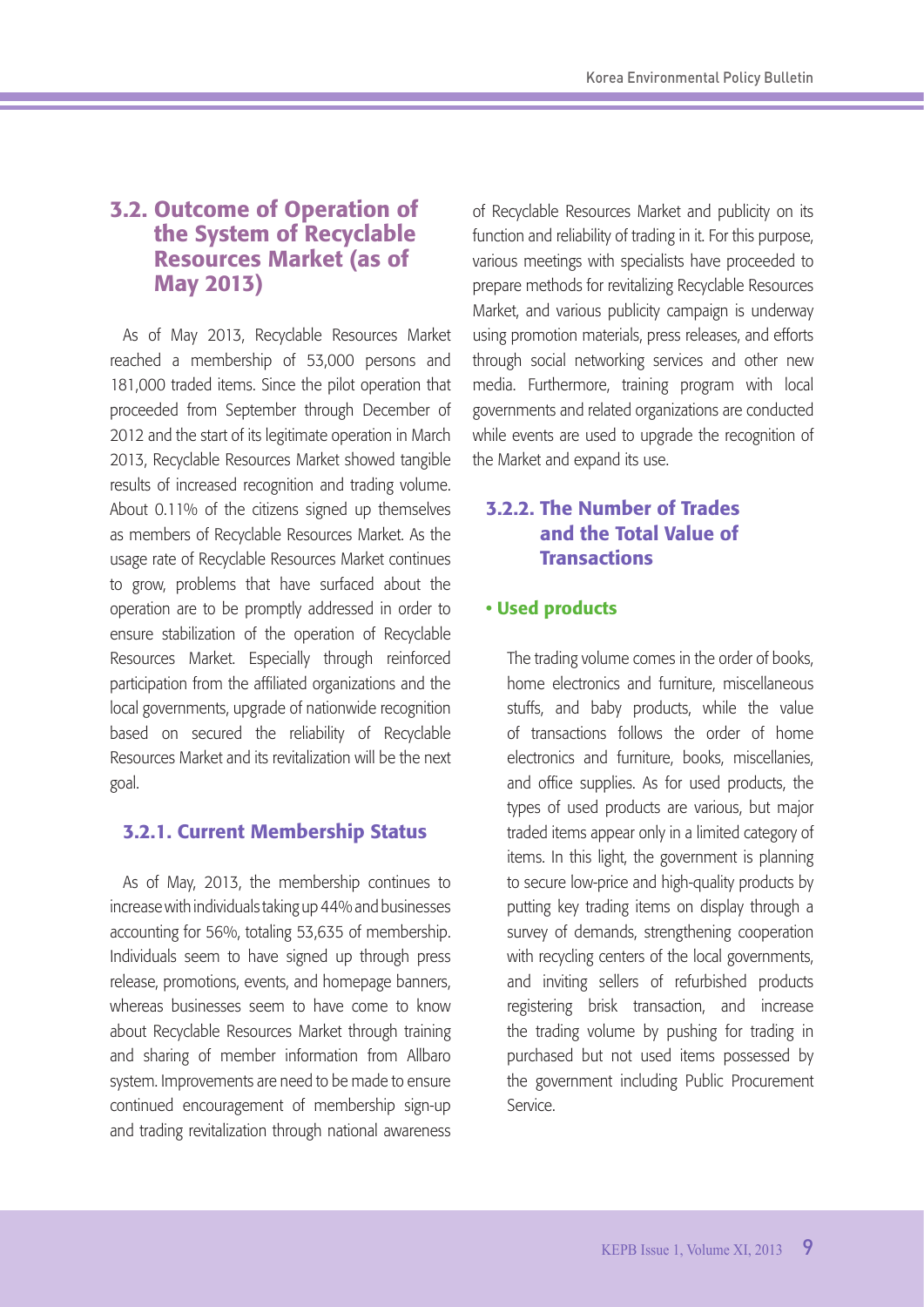#### • Waste resources

As for waste resources, the number of trades follows the order of waste synthetic polymer compounds, renewable raw materials, recycled aggregates, and abandoned metals, while the value of transactions follows the order of waste oil, waste synthetic polymer compounds, abandoned metals, and waste board. For revitalizing the intermediation between dischargers and treaters of waste, trading reinvigoration will be sought through distribution consulting, reinforced incentives, and publicity on excellent trading cases.

## IV. Expected Effects of Recyclable Resources Market and<br>Plans for its Future

Recyclable Resources Market is a project designed to create the basis for the up-cycling system of waste resources. According to the Ministry of Environment, with the operation of Recyclable Resources Market, waste resource recycling rate is expected to rise, and the resulting economic effects will be worth 3.316 billion dollars, creating 10,443 jobs. Also, as waste trading volume increases and profit system improves through reduction of treatment costs, recycling market is expected to grow, and related businesses will

enhance their competitiveness. It is expected that the creation of a general online trading portal dealing all waste resources and used products that fits the need of both consumers and suppliers will increase user convenience and the efficiency of system operation. This will enable a response to rising prices of oil and other raw materials, which will contribute to the establishment of a resource circulating society through substitution of crude oil and dissolution of raw materials shortage.

|                             | <b>Total</b>   |         |
|-----------------------------|----------------|---------|
| Economic<br><b>Benefits</b> | KRW(Billion)   | 3,798.2 |
|                             | US\$(Billion)* | 3.316   |
| Employment (jobs)           |                | 10,443  |

#### Table 2 : Expected economic benefits of Recyclable Resources Market

Source: Ministry of Environment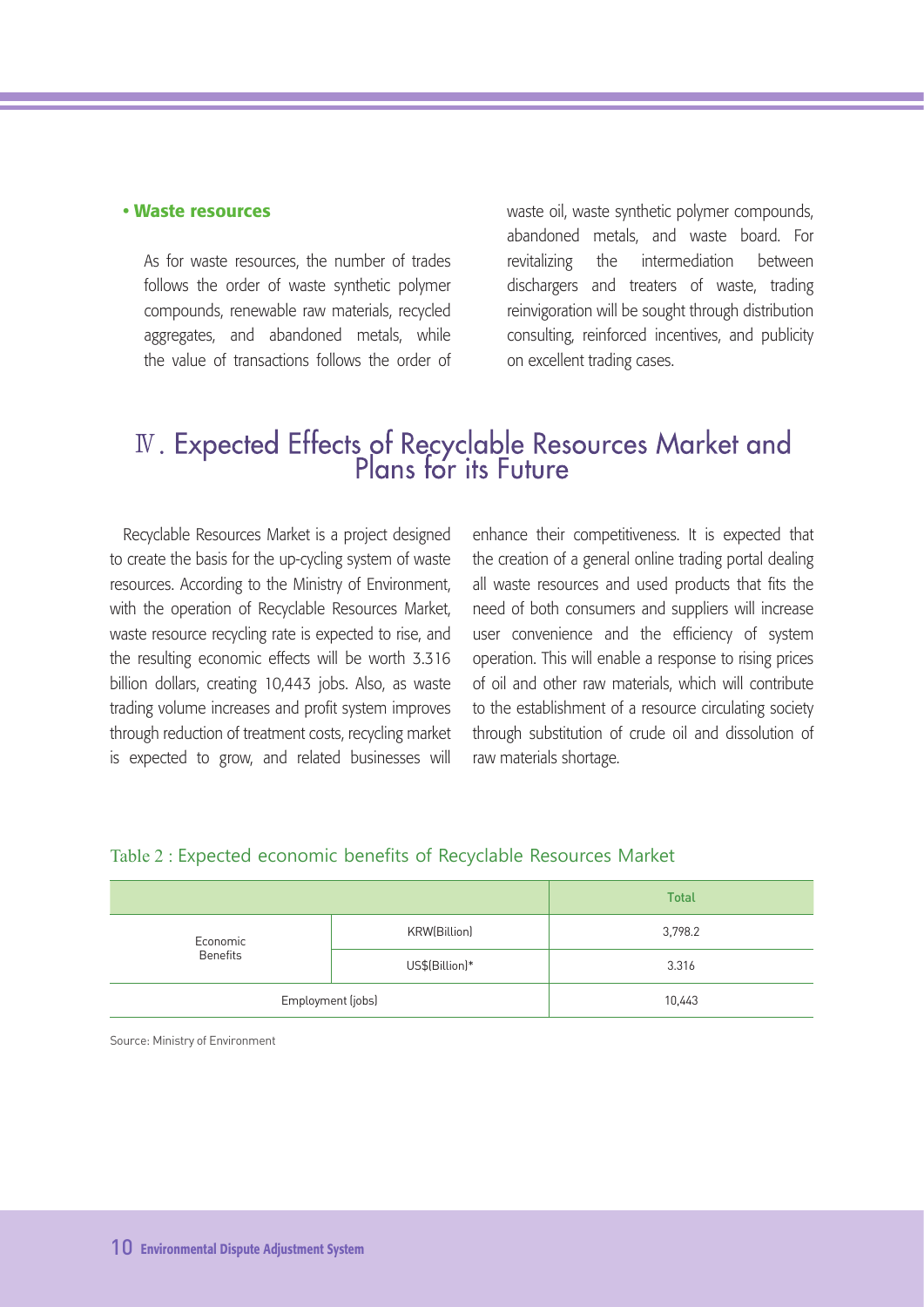## Overview of the Allbaro System"

## Introduction of the Allbaro System

The Allbaro System monitors and manages each stage of waste processing from discharge, transportation to waste treatment, utilizing an IT-based system called e-information system. The introduction of the Allbaro System in 1999 in Korea reflected the growing awareness of the importance of waste management in light of the rapid industrialization the country had undergone and the resultant waste problems. Paper waste transfer documents previously used were inefficient in monitoring and analyzing waste movements in real time while costing considerable amount of money. The time-consuming process necessitated further improvement.

Consequently, the Allbaro System was developed to resolve the problems. Under operation since 2001, it is an onlinebased automated system that makes possible real-time waste management including the online preparation and tracking of transfer documents.

### Purpose of Establishment

The Allbaro System has been established for the purpose of environmental protection using a management system that ensures transparency and efficiency for the benefit of both waste producers and handling agencies. The System indudes various

functions such as waste authorization and permission, statistical analysis and the generation of annual waste status reports.

As the only waste information exchange portal in Korea equipped with years of operational experience, the Allbaro System also provides information on how to reduce the volume of construction and industrial waste and offers incentives to those who meet their reduction targets.

#### Stakeholders of the Allbaro System

The Allbaro System involves the participation of ① the Ministry of Environment (MOE) ② Korea Environment Cooperation (KECO) ③ local governments and environmental agencies and **4** users.

The Ministry of Environment provides legal and regulatory foundation for waste management. Korea Environment Cooperation performs system processing, including authorizing system use, processing input data, improving the system and providing education and training. Local governments and environmental agencies offer major administrative services, providing waste authorization, permission receipts and guidelines for users while also inspecting for compliance with regulations. Users submit waste transfer documents online for processing and are obliged to comply with relevant laws and regulations on waste discharge and treatment.



Source: 「Understanding the Allbaro System Properly」, Ministry of Environment and Korea Environment Corporation.

<sup>1)</sup> 「Understanding the Allbaro System Properly」, Ministry of Environment and Korea Environment Corporation.